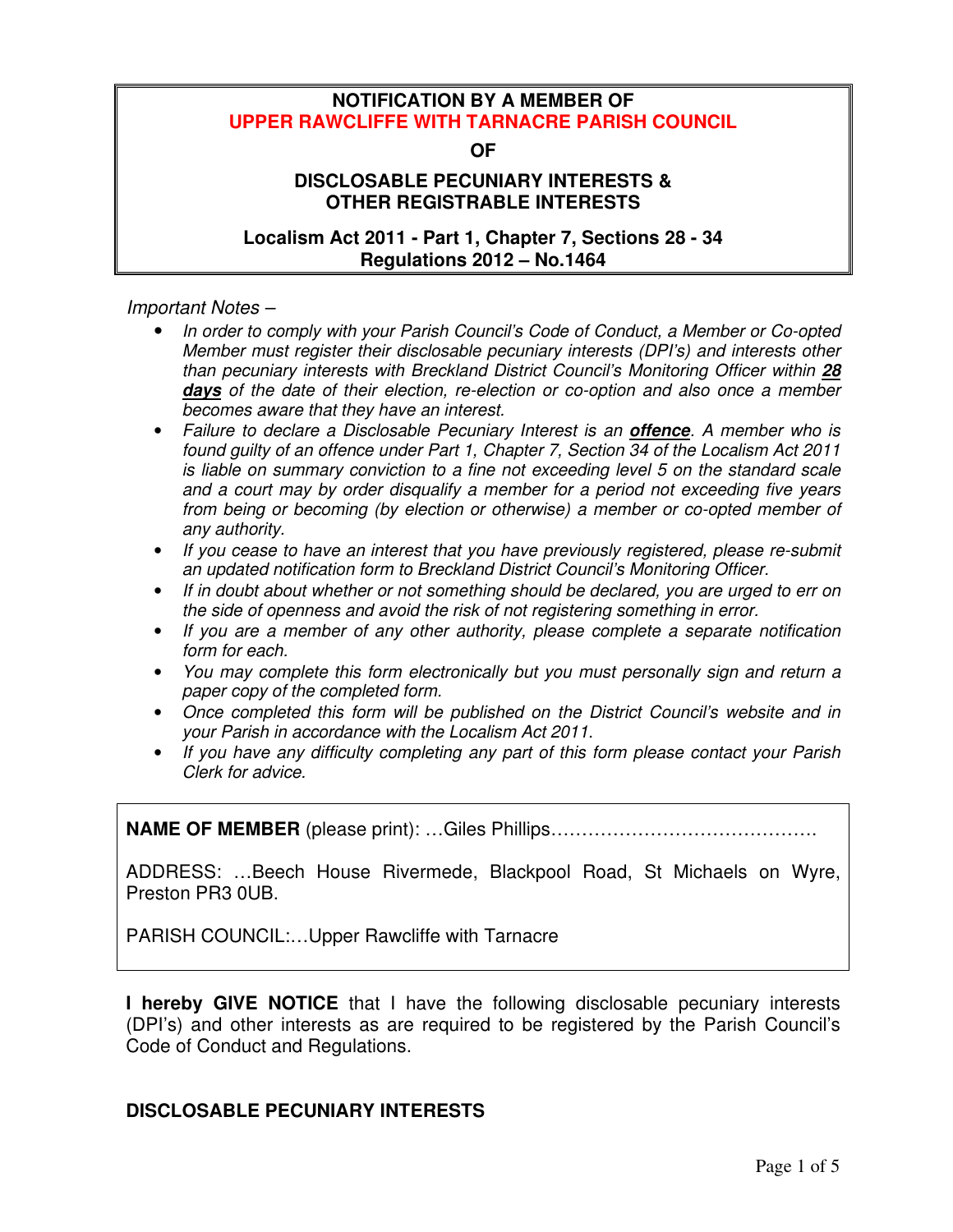*These are interests if they are of a description specified in regulations made by the Secretary of State and either it is* **your interest or your partner's interest** *(partner*  means spouse or civil partner, a person with whom you are living as husband or wife, *or a person with whom you are living as if you are civil partners) within the following Descriptions* 

| <b>Subject</b>                                             | <b>Prescribed description</b>                                                                                                                                                                                                                                                                                                                                                                                                                                                                   | <b>Details of Members Interests</b> |
|------------------------------------------------------------|-------------------------------------------------------------------------------------------------------------------------------------------------------------------------------------------------------------------------------------------------------------------------------------------------------------------------------------------------------------------------------------------------------------------------------------------------------------------------------------------------|-------------------------------------|
| Employment,<br>office, trade,<br>profession or<br>vocation | Any employment, office, trade,<br>profession or vocation carried on<br>for profit or gain.                                                                                                                                                                                                                                                                                                                                                                                                      | <b>GP Motorsport Engineer</b>       |
| Sponsorship                                                | Any payment or provision of any<br>other financial benefit (other<br>than from the relevant authority)<br>made or provided within the<br>relevant period in respect of any<br>expenses incurred by you in<br>carrying out duties as a member,<br>towards<br>the<br>election<br>$\alpha$ r<br>expenses of you.<br>This includes any payment or<br>financial benefit from a trade<br>union within the meaning of the<br>Union<br>and<br>Trade<br>Labour<br>Relations (Consolidation) Act<br>1992. | None                                |
| Contracts                                                  | Any contract which is made<br>between the relevant person (or<br>a body in which the relevant<br>person has a beneficial interest)<br>and the relevant authority-<br>(a) under which<br>goods<br>or<br>services are to be provided or<br>works are to be executed; and<br>(b) which has not been fully<br>discharged.                                                                                                                                                                           | None                                |

## **(Please state NONE where appropriate and do not leave boxes blank)**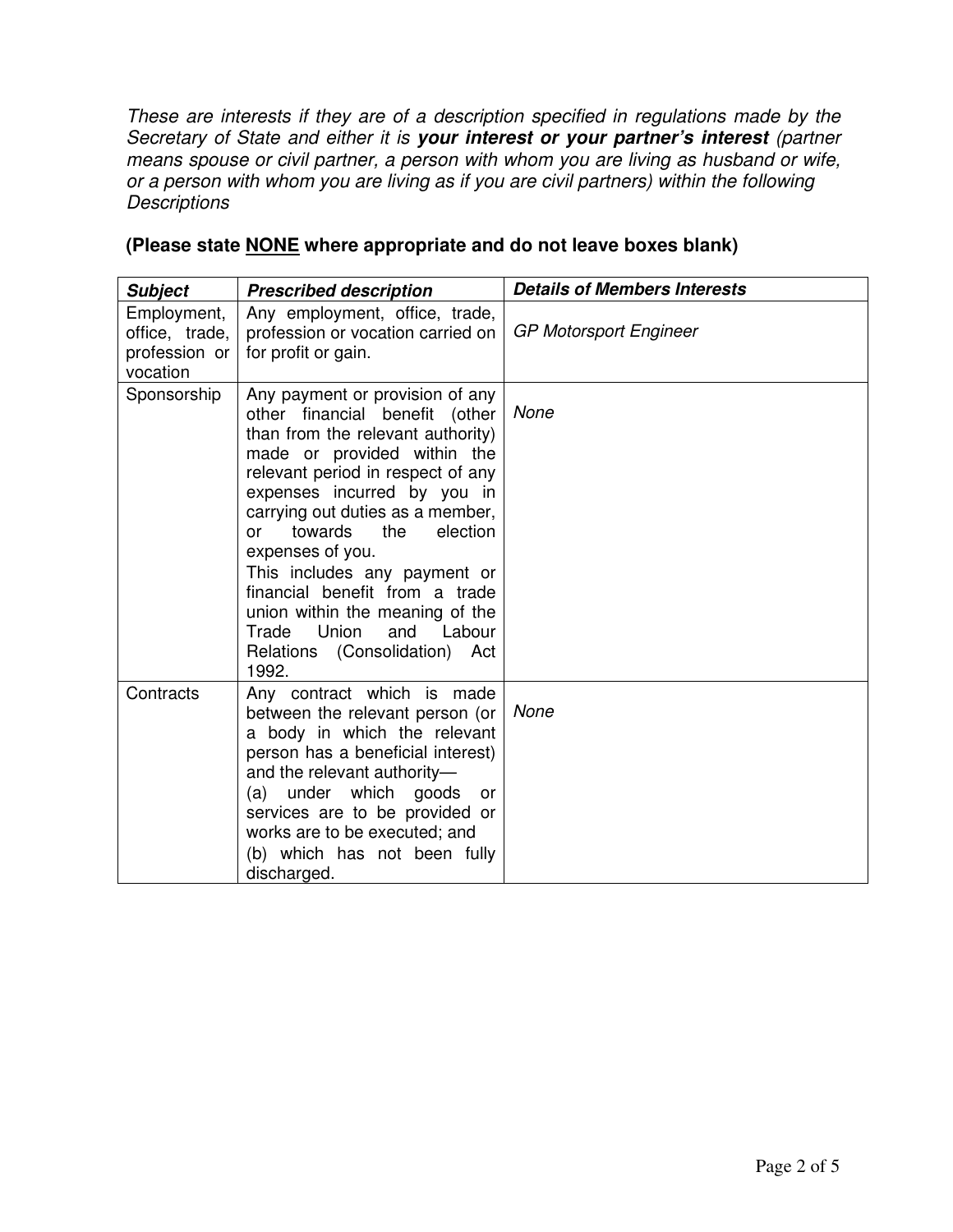| Land                   | Any beneficial interest in<br>land which is within the<br>of the<br>relevant<br>area<br>authority. 1                                                                                                                                                                                    | at Beech House Rivermede,<br>Land<br>Blackpool Road, St Michaels on Wyre,<br>Preston PR3 0UB |
|------------------------|-----------------------------------------------------------------------------------------------------------------------------------------------------------------------------------------------------------------------------------------------------------------------------------------|----------------------------------------------------------------------------------------------|
| Licences               | Any licence (alone<br>or<br>jointly with others)<br>to<br>occupy land in the area<br>of the relevant authority<br>for a month or longer.                                                                                                                                                | None                                                                                         |
| Corporate<br>tenancies | Any tenancy where (to<br>your knowledge)-<br>(a) the landlord is the<br>relevant authority; and<br>(b) the tenant is a body in<br>which<br>the<br>relevant<br>person has a beneficial<br>interest.                                                                                      | None                                                                                         |
| <b>Securities</b>      | Any beneficial interest in<br>securities of<br>a<br>body<br>where-<br>(a) that body (to your<br>knowledge) has a place<br>of business or land in the<br>of the<br>relevant<br>area<br>authority; and<br>(b) either-                                                                     | None                                                                                         |
|                        | (i) the total nominal value<br>of the securities exceeds<br>£25,000<br>or<br>one<br>hundredth of the total<br>issued share capital of<br>that body; or                                                                                                                                  |                                                                                              |
|                        | (ii) if the share capital of<br>that body is of more than<br>one class, the total<br>nominal value of the<br>shares of any one class<br>in which the relevant<br>person has a beneficial<br>interest exceeds<br>one<br>hundredth of the total<br>issued share capital of<br>that class. |                                                                                              |